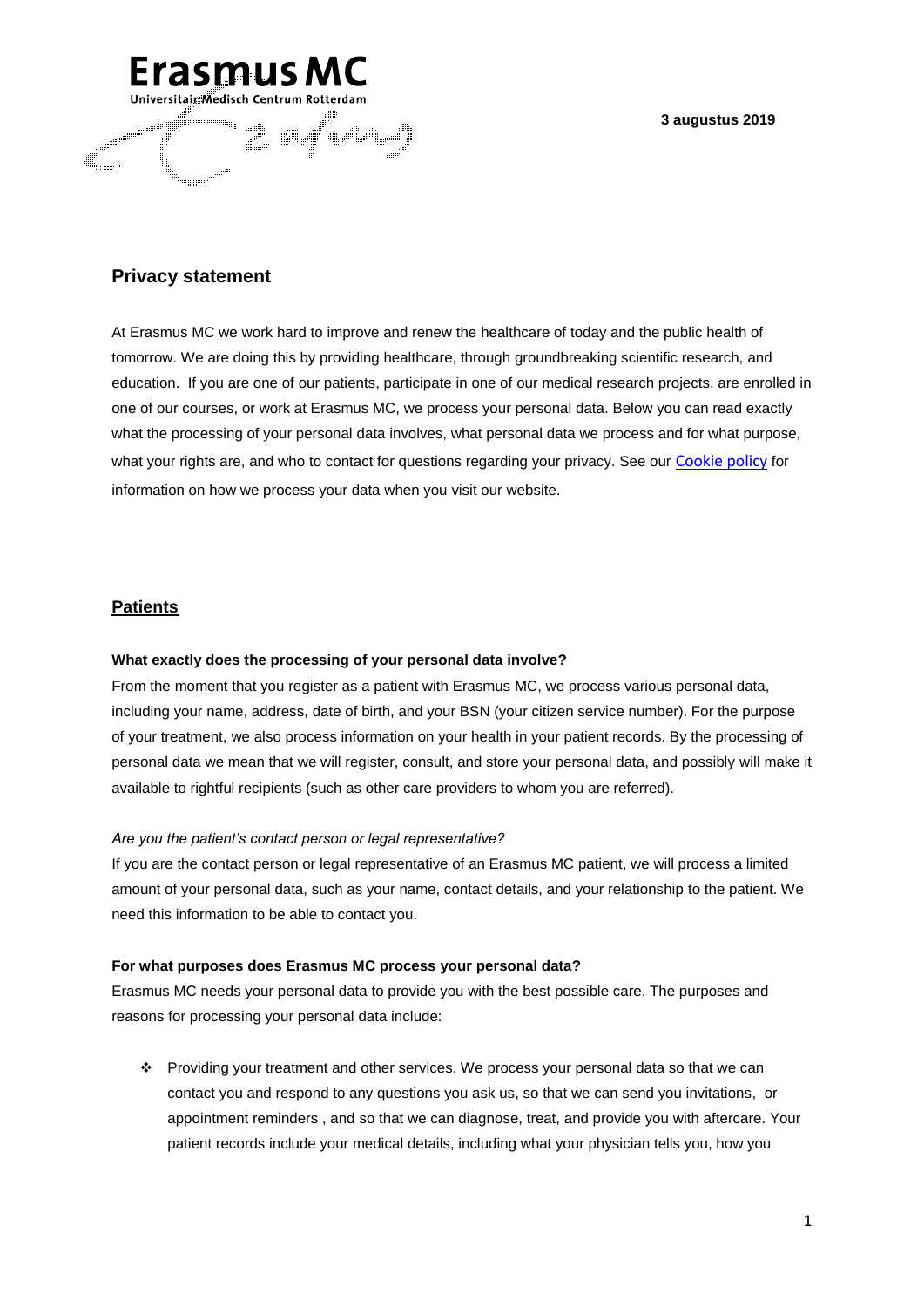perceive your health and healthcare outcomes, results of examinations and tests, diagnoses, and treatment plans.

- Identification. We need your personal data to be able to identify you and to ensure that you are not mistaken for another patient. We want to be sure that you receive the right treatment and that all the information relating to your treatment is stored in your patient records so that, when necessary, it can be shared with other care providers. In some cases we may ask you to present a valid ID.
- Complying with legal obligations. We process your personal data so that we can comply with various legal obligations, such as creating a medical record and reporting [infectious diseases](https://www.rivm.nl/meldingsplicht-infectieziekten) which pose a serious threat to public health. Erasmus MC is also obligated to monitor the quality of healthcare, and to this end we provide data which cannot be traced back to patients, to national quality registrations.
- Protection of legitimate interests. Your personal data are also processed to protect the legitimate interests of Erasmus MC. For instance, it could be necessary to process your personal data to conduct a quality assessment or to deal with a complaint you may have against Erasmus MC or one of our employees. We also process your personal data to carry out administrative and other internal management activities, such as claiming the costs for your care from your health insurer.
- Medical research. In some cases we are entitled to use your data for medical research without your consent. This includes medical data and tissue samples that we obtained during your hospital visit, examination, or treatment. If you prefer your data not to be used for this purpose, you can object to such use. More information on medical research using your data or tissue samples, and on objecting to this use, can be found [here](https://patientenfolders.erasmusmc.nl/folders/rechten_en_plichten) *(This brochure will be available in English version soon.)* In all other cases we will ask for your informed consent for participation in medical research.

### **What are Erasmus MC's underlying principles for processing personal data?**

Erasmus MC observes the following underlying principles for processing personal data:

- $\cdot \cdot$  We do not process more personal data than necessary to achieve the objectives mentioned above.
- We do not process the personal data longer than necessary. Depending on the nature of the data, they are held for a fixed retention period. Your patient records, for example, are held for at least 20 years after your treatment has been completed. As a university medical center, we keep certain data from your medical records such as discharge letters, surgery reports, anesthesia reports, and pathology results, for 115 years from your date of birth.
- Only staff members directly involved in your treatment or those performing related tasks have access to your personal data that they need to carry out their tasks. Not only your treating physician has access to your personal data, other staff members may have access when this is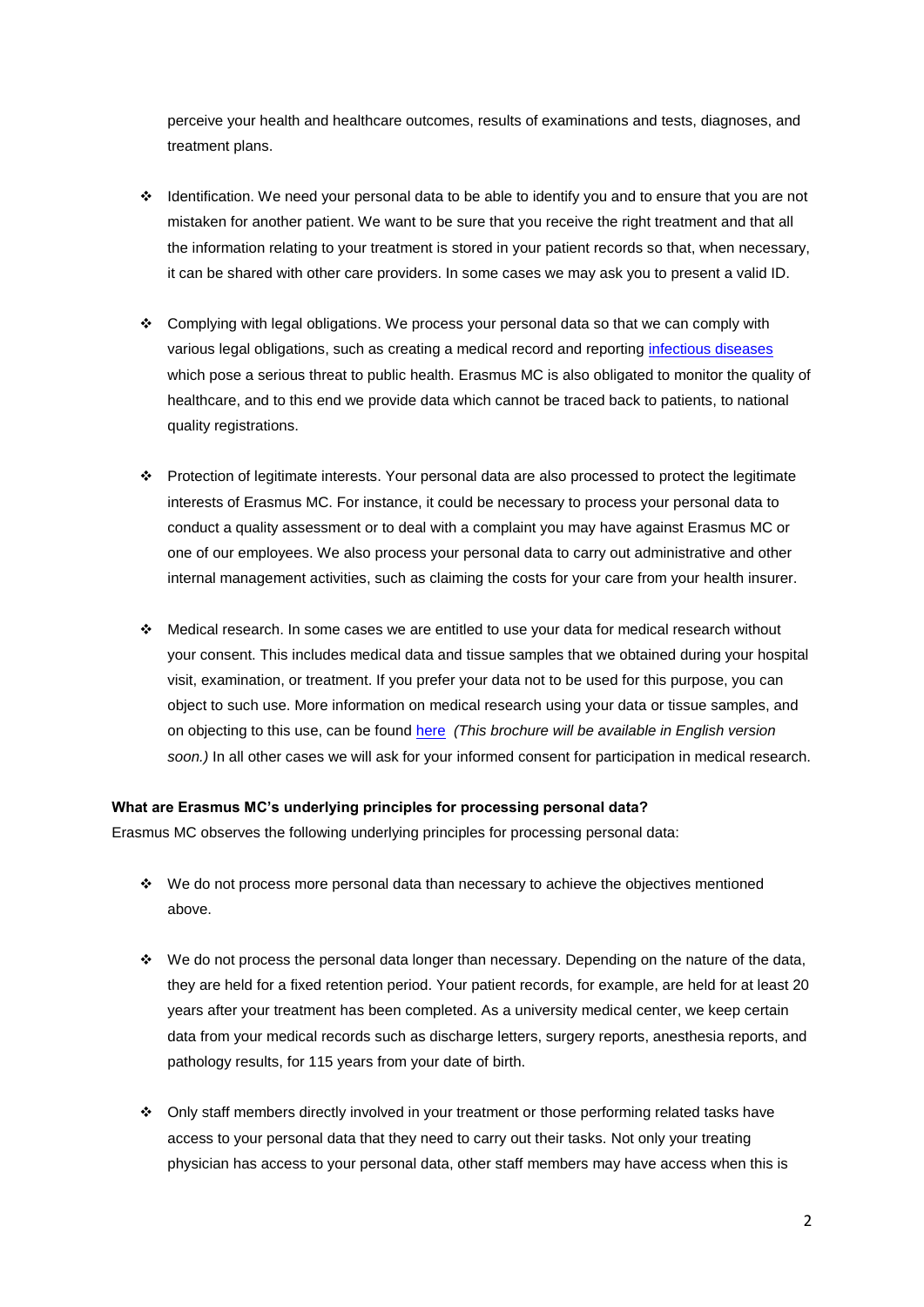necessary for your treatment or tasks related to your treatment. For example other physicians may have access if their professional opinion is required, the receptionist for making appointments, or staff members that handle claims with insurance companies. These staff members only have access to personal data that are strictly necessary for fulfilling their task.

- All staff members involved in your treatment are held to strict standards of confidentiality and will not share your data with others if there is no legal or medical reason to do so. However, if we think sharing your data is beneficial, we will always ask for your consent, unless, in exceptional circumstances, we can invoke circumstances beyond our control or a conflict of obligations. In some cases we are legally bound to share your data with others, such as your health insurer, the Health and Youth Care Inspectorate, and national quality registers.
- $\cdot \cdot$  Erasmus MC sometimes engages the help of a third party to deliver certain services. In these cases, Erasmus MC makes agreements with the third party (the 'processor') to guarantee the confidential and careful use of personal data. These agreements are documented in a processor agreement.
- If we transfer your personal data to a third party outside the European Economic Area, Erasmus MC adopts contractual clauses for ensuring an adequate level of confidentiality and security for the processing of personal data.

#### **What are your privacy rights?**

You have the following rights in respect of the personal data we process about you:

The right to access and obtain a copy of your patient records. You can view the personal data we hold on you and your complete patient record. You can access a great deal of your data via our digital patient portal Mijn Erasmus MC (My Erasmus MC). If you are not satisfied with the information provided on the digital patient portal, you can ask your physician for access to your records. The physician must comply with your request for access, but may block certain parts of your records, including personal notes or information about a family member. You can also ask us to provide you with a copy of your patient records. You will find the procedure for requesting a copy of your patient records [here.](https://www.erasmusmc.nl/en/patient-care/requesting-medical-records)

 $\cdot \cdot$  The right to data portability. If we conduct digital processing of the personal data that you provided, you can request that we provide you with this personal data in a digital format, so that you can move and use that data and potentially transmit it to another hospital or care provider. The right to data portability only applies to data that you yourself have made available to Erasmus MC, such as data from your pacemaker or blood pressure monitor, and does not apply to information recorded by your physician, such as suspicions, diagnoses, and treatment plans. If you wish to receive certain digital data, you can inform your attending physician accordingly.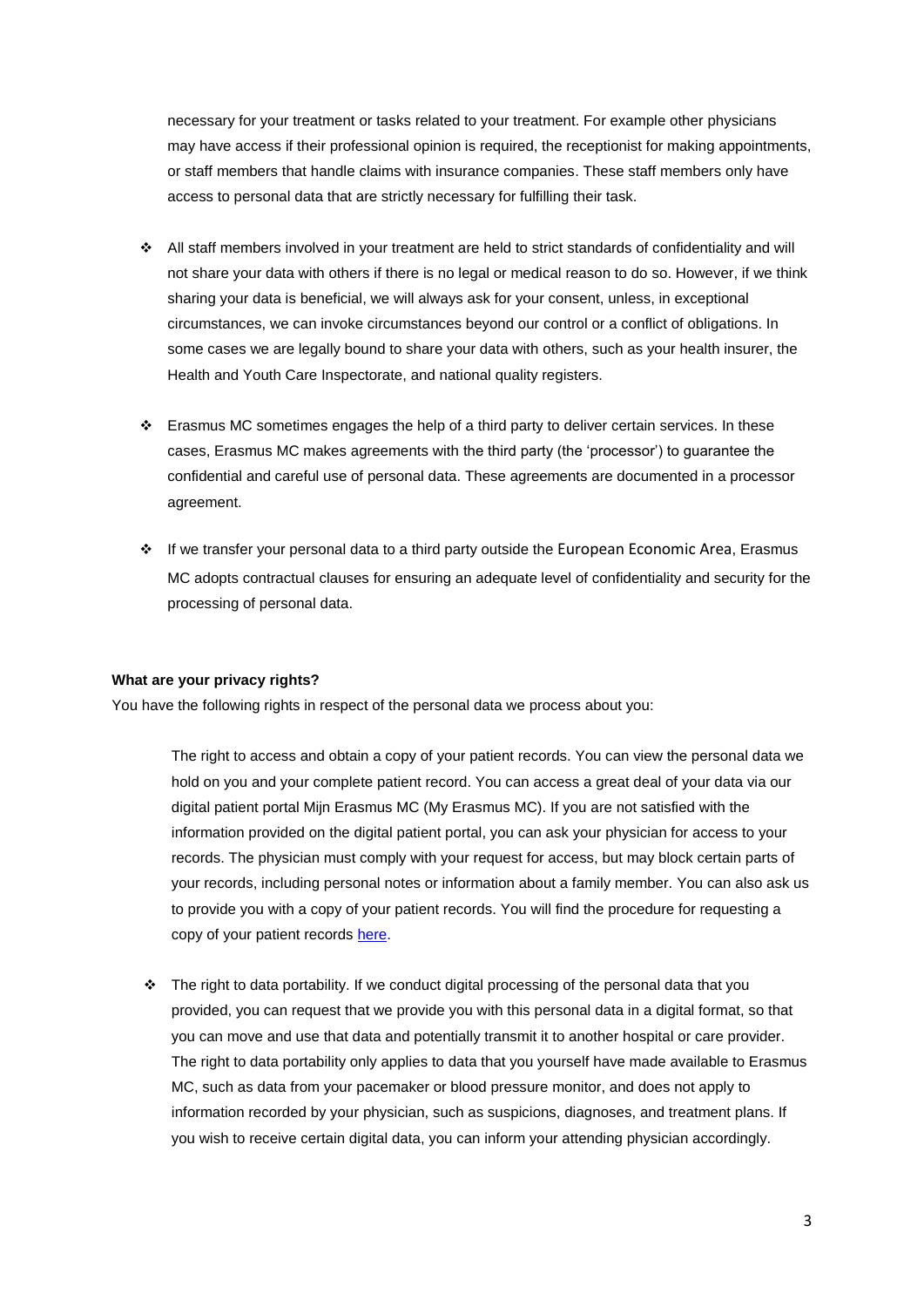- \* The right to rectification. If we have processed your personal data and it is inaccurate, you can request us to rectify the data. The rectification of data may be necessary if, for example, you have moved or we made a mistake when registering your data. You can only have data that is demonstrably inaccurate rectified; a diagnosis cannot be rectified, for instance. However, you can add your own views to your patient records, such as the outcome of a second opinion. If you wish to rectify any data or add information to your records, you can inform your physician accordingly.
- Right to object. If we process your data for a legitimate interest (e.g. to carry out qualitative research) or to carry out a task in the public interest (e.g. conducting medical research) and you would prefer us not to do so, then you can inform your attending physician that you wish to object to the processing of your data.
- $\cdot \cdot$  The right to erasure. You can request us to erase your patient records or parts of it. There are cases in which we do not have to comply with your request to erase your patient records. If it is in your own interest or that of third parties (a family member, for instance) to keep all or parts of the records, your physician may refuse your request for erasure. We may also refuse erasure if a legal obligation precludes erasure.

### **Do you have a question or complaint?**

At Erasmus MC we are committed to providing you with the best possible service, and we do our utmost to protect the personal data that we process about you. If you have any questions about your privacy at Erasmus MC, you can contact our Data Protection Officer. You can reach the Data Protection Officer by email at [functionaris.gegevensbescherming@erasmusmc.nl.](mailto:functionaris.gegevensbescherming@erasmusmc.nl) Please contact the Complaints Officer if you have you inadvertently had a negative experience or if we do not meet your expectations when it comes to privacy, see [this page](https://patientenfolders.erasmusmc.nl/folders/klachtenopvang) for information on how to file a complaint. You can also submit your privacy complaint to the Data Protection Officer or the Dutch Data Protection Authority.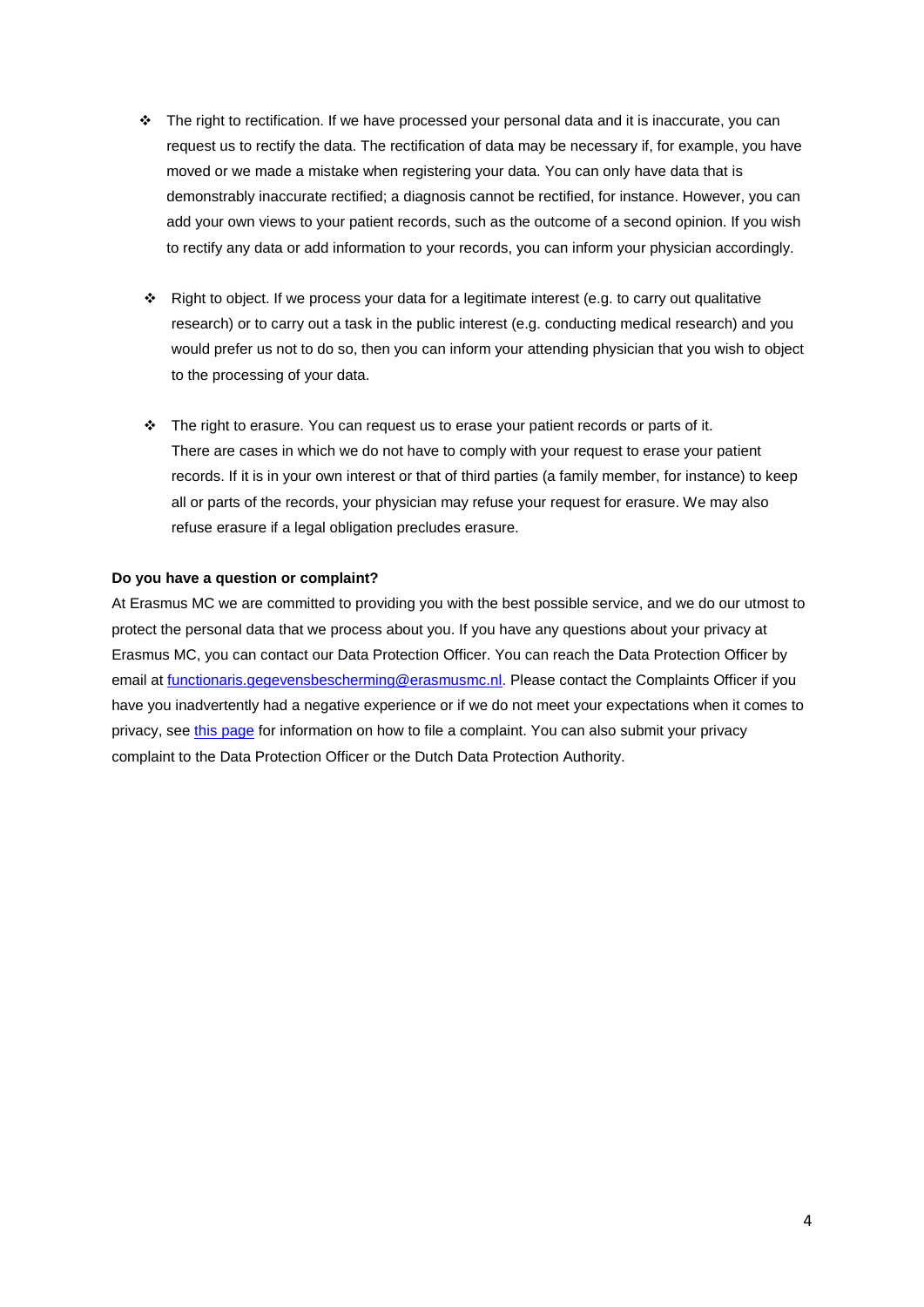# **Participating in medical research**

### **What exactly does the processing of your personal data for medical research involve?**

Erasmus MC is a university medical center, which means that we not only treat patients, but that we also conduct medical research. We engage in these research activities to find better treatments for diseases, gain an improved understanding of diseases, or identify a disease. As part of our medical research we process some of your personal data, including your age, gender, and health details. When we process personal data we register, consult, and store your personal data, and after the termination of the statutory retention period we will also destroy the data.

In some cases we are entitled to use your data for medical research without your consent. This includes medical data and tissue samples that we obtained during your hospital visit, examination, or treatment. If you prefer your data not to be used for the purpose, you can object to such use at your treating physician. More information on medical research using tissue samples, and on objecting to this use, can be found [here.](https://patientenfolders.erasmusmc.nl/folders/rechten_en_plichten)*(This brochure will be available in English version soon.)* In all other cases we will ask for your explicit consent to participate in medical research.

## **What are Erasmus MC's underlying principles for processing personal data?**

Erasmus MC observes the following underlying principles for processing personal data:

- $\cdot \cdot$  Where possible, we use anonymous or pseudonymous data for research purposes, which means that the data cannot be traced directly to you.
- \* We only process as much personal data as is necessary for the purpose of the medical research that we inform you about in advance using the consent form.
- We do not process the personal data longer than necessary. As a rule, data that was collected as part of medical research is usually kept for at least 15 years so that the reliability of the study can be checked afterwards.
- Your personal data can only be accessed by persons involved in the medical research that you are participating in. We will inform you in advance of the people involved in the medical research through the consent form. The data collected as part of medical research will not be included in your patient record. This means that if your attending physician is not the researcher conducting the study, he/she will not have access to your research results.
- All those involved in the medical research that you are participating in are required to observe confidentiality and may only share your data with others if you have given your consent to do so on the consent form.
- \* Erasmus MC sometimes engages the help of a third party to conduct certain parts of the study (such as analyzing the research data). In these cases, Erasmus MC makes agreements with the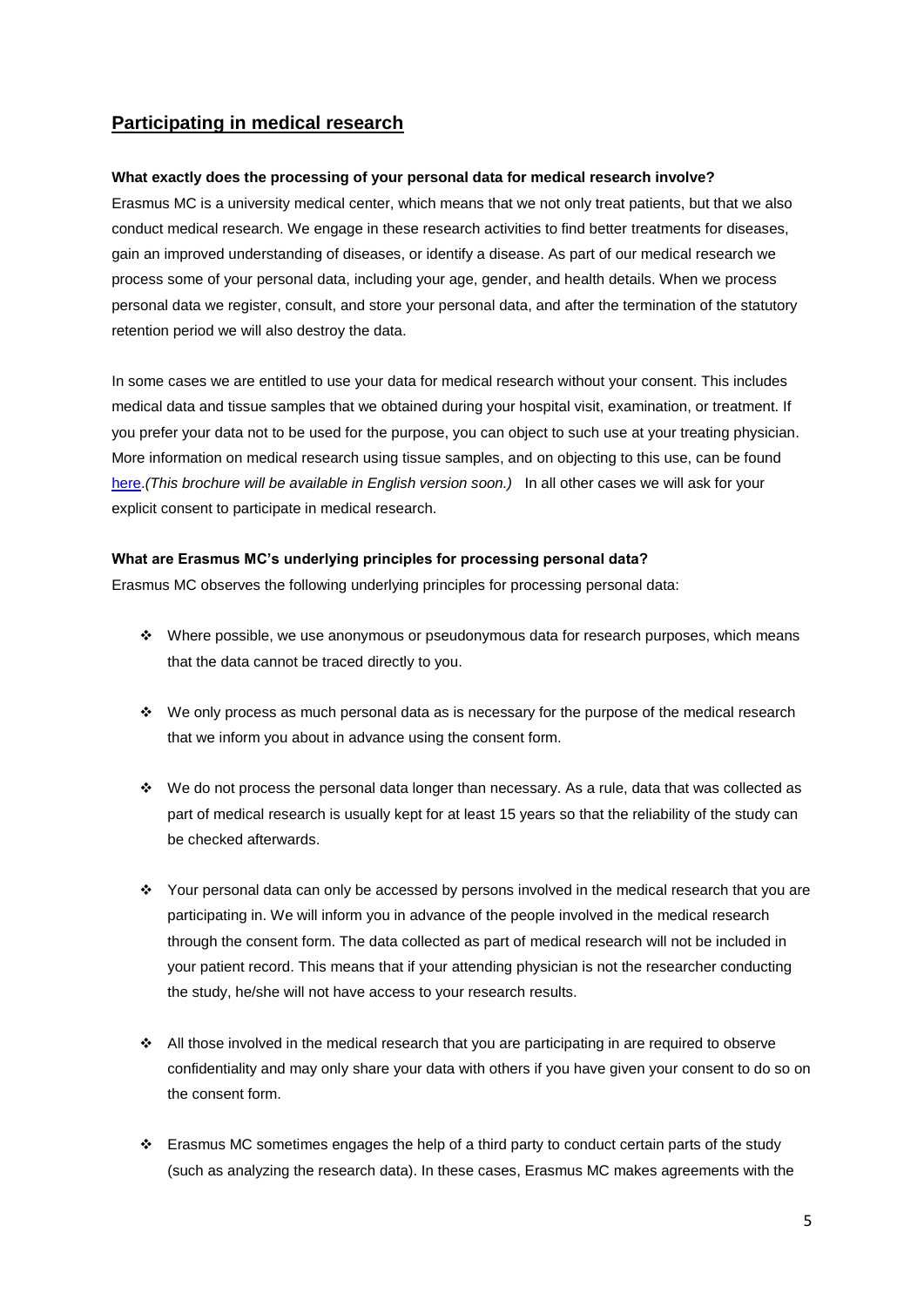third party (the 'processor') to guarantee the confidential and careful use of personal data. These agreements are documented in a processor agreement.

 If we transfer your personal data to a third party outside the European Economic Area, Erasmus MC adopts contractual clauses for ensuring an adequate level of confidentiality and security for the processing of personal data.

## **What are your privacy rights?**

You have the following rights in respect of the personal data we process about you:

- $\cdot \cdot$  The right to access and obtain a copy of the research results. If you participate in medical research, you may access or request a copy of the personal data that we process about you. This includes data from your patient records, as well as data that was obtained especially for the study, for example by means of questionnaires. At any time during the research study, you can request access to your personal data or a copy of it, but you can also ask for a justification of why and how your data is being used for the medical research. The contact details of the researcher can be found on the consent form that you received prior to the study.
- \* The right to rectification. If we have processed your personal data and it is inaccurate, you can request us to rectify the data. The rectification of data may be necessary if, for example, you have moved or we made a mistake when registering your data. If you wish to change any details, inform the researcher mentioned on the consent form.
- Right to object. If we process your data for a legitimate interest (e.g. to carry out qualitative research) or to carry out a task in the public interest (e.g. conducting medical research) and you would prefer us not to do so, then you can inform your attending physician that you wish to object to the processing of your data.
- $\div$  If you wish to have personal data that was collected as part of medical research deleted, inform the researcher mentioned on the consent form accordingly. Different rules for deleting personal data apply to medical research than to patient care. As a rule, data that was collected as part of medical research is usually kept for at least 15 years so that the reliability of the study can be checked afterwards. This means that you cannot always have your personal data deleted immediately. If you consented to the storage of your data in a databank or biobank for future medical research, you can request immediate removal of your data from the databank or biobank. You can address this request to the researcher mentioned on the consent form.

### **Do you have a question or complaint?**

At Erasmus MC we are committed to providing you with the best possible service and we do our utmost to protect the personal data that we process about you. If you have a question or a complaint about your privacy at Erasmus MC, you can contact our Data Protection Officer. You can contact the Data Protection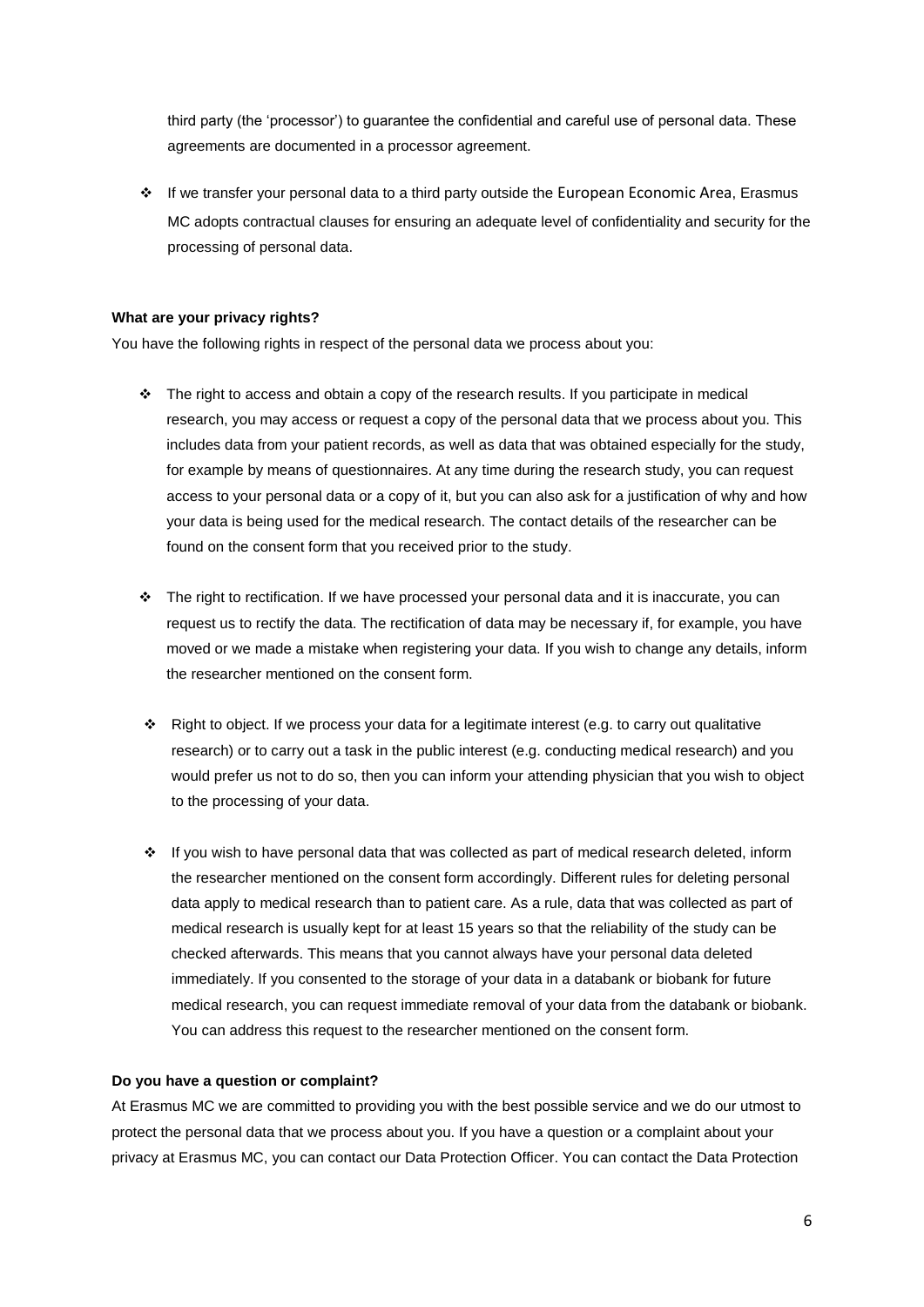Officer by email: *functionaris.gegevensbescherming@erasmusmc.nl.* You can also submit your privacy complaint to the Data Protection Officer or the Dutch Data Protection Authority.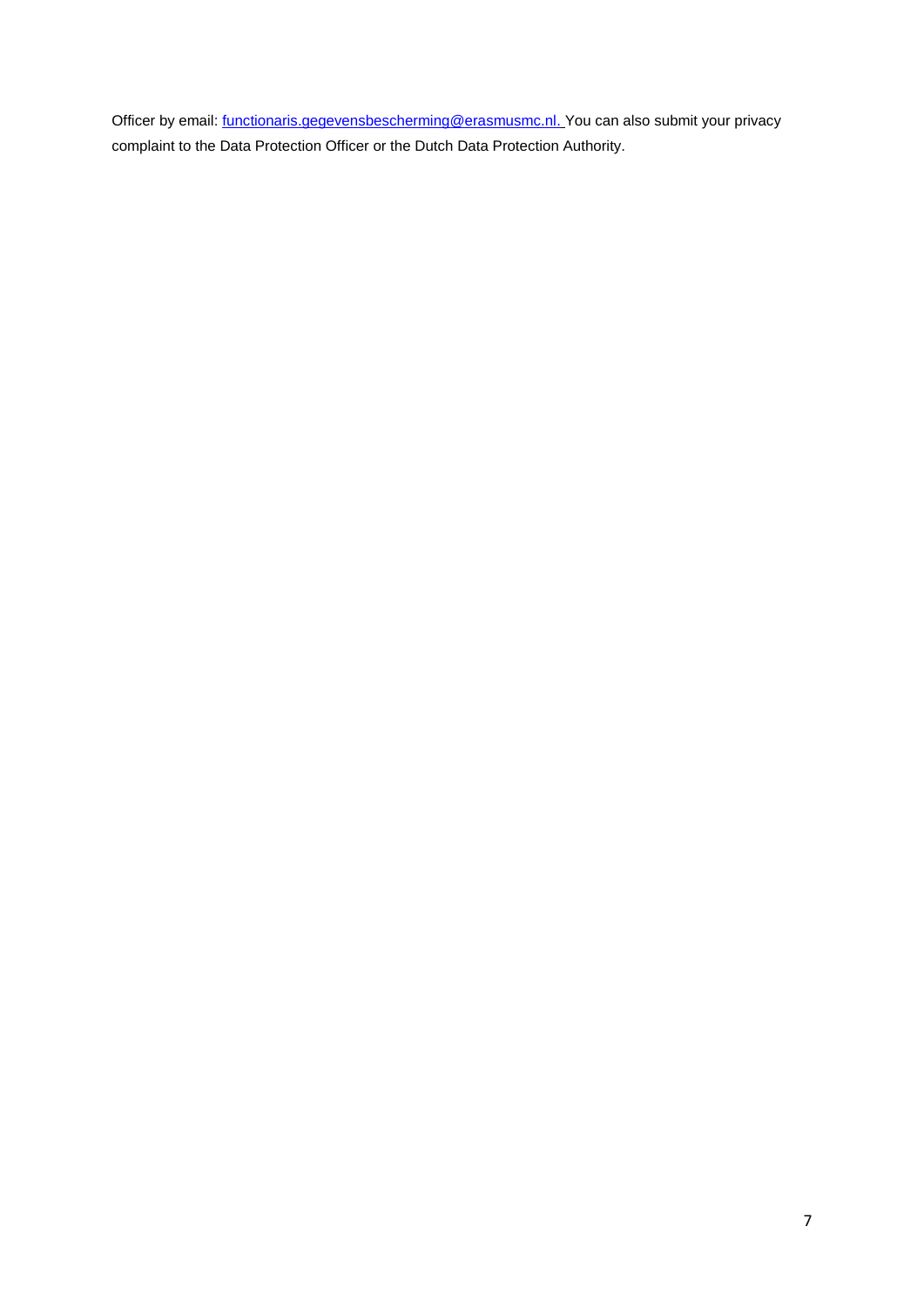# **Alumni, students and others participating in courses or training programs**

## **What exactly does the processing of personal data for educational purposes involve?**

If you are enrolled in one of Erasmus MC's courses or are an alumnus, we process a number of your personal data, including your name, address, date of birth, and possibly your course results. When processing your personal data we register, consult, and store your personal data, and possibly make it available to rightful recipients (such as other universities participating in exchange programs), and after termination of the statutory retention period we will also destroy the data.

## **For what purposes does Erasmus MC process personal data?**

Erasmus MC needs your personal data to provide you with the best possible support and services. The purposes and reasons for processing your personal data include:

- Providing services. We process your personal data so that we can organize, plan and provide education, can contact you and respond to any questions you ask, can inform you of matters related to your study or student facilities or other education-related matters, can assist and support you, and can issue you with certificates, diplomas, or grades. Our student administration office processes your course and exam results.
- $\cdot \cdot$  Identification. We need your personal data so that we can identify you and to ensure that you are not mistaken for someone else enrolled in one of our courses. We want to be sure that we provide you with the right services and that all the information relating to you is stored under your name in our student administration files and, where necessary, can be shared with others (such as DUO, the Education Executive Agency).
- Complying with legal obligations. We process your personal data so that we can comply with various legal obligations, such as tax administration and retention duties.
- Protection of legitimate interests. Your personal data are also processed to protect the legitimate interests of Erasmus MC. For instance, it could be necessary to process your personal data to assess and/or improve the quality of our education and services or to process your complaint against or dispute with Erasmus MC or one of our employees. We also process your personal data to carry out administrative and other internal management activities, such as calculating, documenting, and collecting amounts due.
- Scientific research. In some cases we use personal data when conducting scientific research on education.

# **What are Erasmus MC's underlying principles for processing personal data?**

Erasmus MC observes the following underlying principles for processing personal data: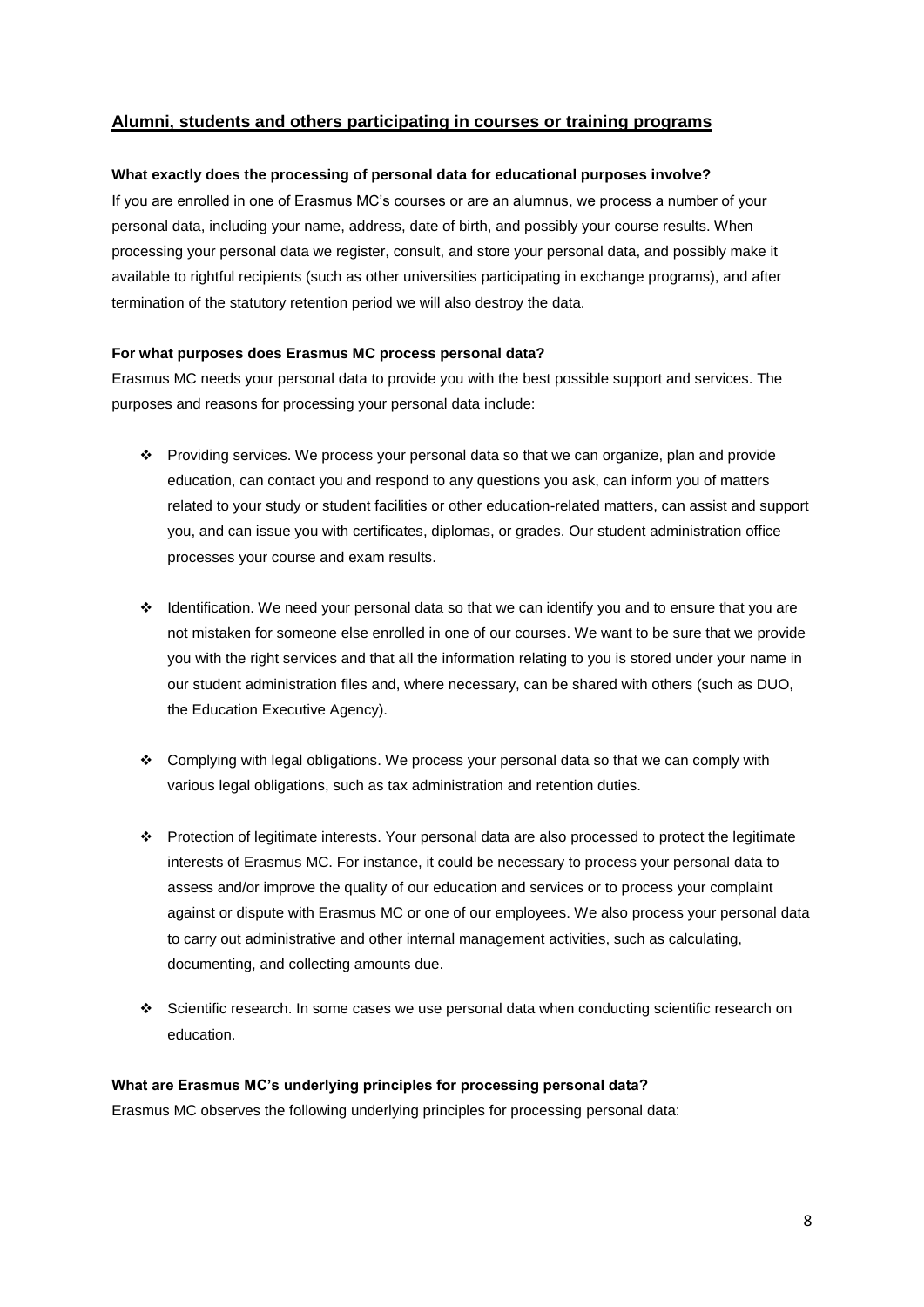- $\cdot \cdot$  We do not process more personal data than necessary for the course(s) you are enrolled in at Erasmus MC.
- $\cdot \cdot$  We do not process your personal data longer than necessary and we do so in accordance with the statutory retention periods.
- Your personal data are thoroughly protected and secured and only accessible by persons authorized to access the data.
- $\cdot \cdot$  Erasmus MC sometimes engages the help of a third party to deliver certain services. In these cases, Erasmus MC makes agreements with the third party (the 'processor') to guarantee the confidential and careful use of personal data. These agreements are documented in a processor agreement.
- We also share your data with others if we are legally required to do so or if you have authorized us to do so, such as government bodies (e.g. DUO, the Dutch Tax and Customs Administration, and ministries (for grants, etc.)), investigation authorities, and other universities.

## **What are your privacy rights?**

As someone enrolled in one of Erasmus MC's courses you have a number of rights in respect of the personal data we process about you. You have the right to access the personal data that we process about you, you can have your personal data rectified, get information added and in a number of cases have data deleted. In certain cases you can object to the processing of data. You can submit your request to access your personal data or have data rectified or added to the organizational unit providing the course. Bachelor's and Master's students can contact the OSC [\(osc@erasmusmc.nl\)](mailto:osc@erasmusmc.nl) and all other participants of training programs or courses can contact Erasmus MC Academy [\(academie@erasmusmc.nl\)](mailto:mobile@erasmusmc.nl). In other cases you can contact the organizational unit where you enrolled in your course or training program.

### **Do you have a question or complaint?**

At Erasmus MC we are committed to providing you with the best possible service, and we do our utmost to protect the personal data that we process about you. If you have a question or a complaint about your privacy at Erasmus MC, you can contact our Data Protection Officer. You can contact the Data Protection Officer by email: *functionaris.gegevensbescherming@erasmusmc.nl*. You can also submit your privacy complaint to the Dutch Data Protection Authority.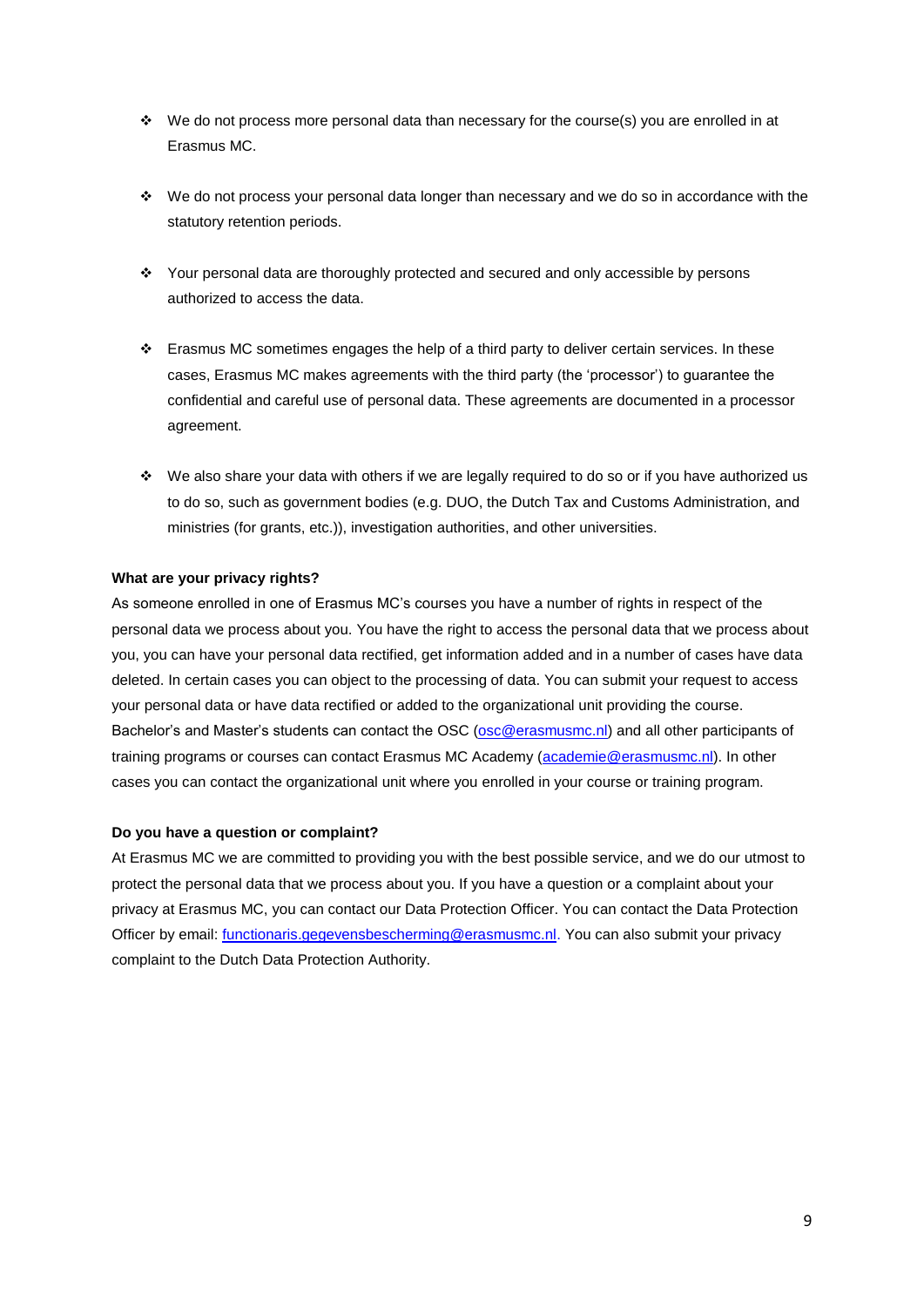# **Staff Members**

### **What exactly does the processing of personal data involve?**

From the moment that you apply for a job at Erasmus MC, we process a number of your personal data, including your name, address, job application letter, CV, and relevant diplomas. For the purposes of the working relationship that will eventually evolve, we will also process other information, such as a copy of your valid ID, bank account details, and data concerning your job position, salary, annual appraisals, absenteeism, work disability, benefits, and pension. When we process your personal data we register, consult, and store your personal data, and possibly make it available to rightful recipients (such as the pension fund), and after termination of the statutory retention period we will also destroy the data.

#### **For what purposes does Erasmus MC process personal data?**

Erasmus MC processes your personal data for the following purposes and reasons:

- \* To execute your employment contract. We process your personal data so that we can create your work schedule, pay your salary, provide you with career guidance, and contact you and respond to any questions you ask, etc.
- Identification. We need your personal data to be able to identify you and to ensure that you are not mistaken for another staff member. We want to be sure that all the information relating to you is stored under your name in our personnel and salary administration files and, where necessary, can be shared with others (such as a benefits agency or pension fund).
- Complying with legal obligations. We process your personal data so that we can comply with various legal obligations, such as tax administration and retention duties.
- \* Protection of legitimate interests. Your personal data are also processed to protect the legitimate interests of Erasmus MC. The processing of your personal data is necessary to carry out administrative and other internal management activities; this includes data necessary for personnel and salary administration, arranging access to buildings and systems, or operating an absentee monitoring program.

### **What are Erasmus MC's underlying principles for processing personal data?**

Erasmus MC observes the following underlying principles for processing your personal data:

- We do not process more personal data than necessary.
- $\cdot \cdot$  We do not process personal data longer than necessary and do so in accordance with the statutory retention periods. For example, your personnel data is held for up to 10 years after you leave employment at Erasmus MC and financial data is kept for 7 years.